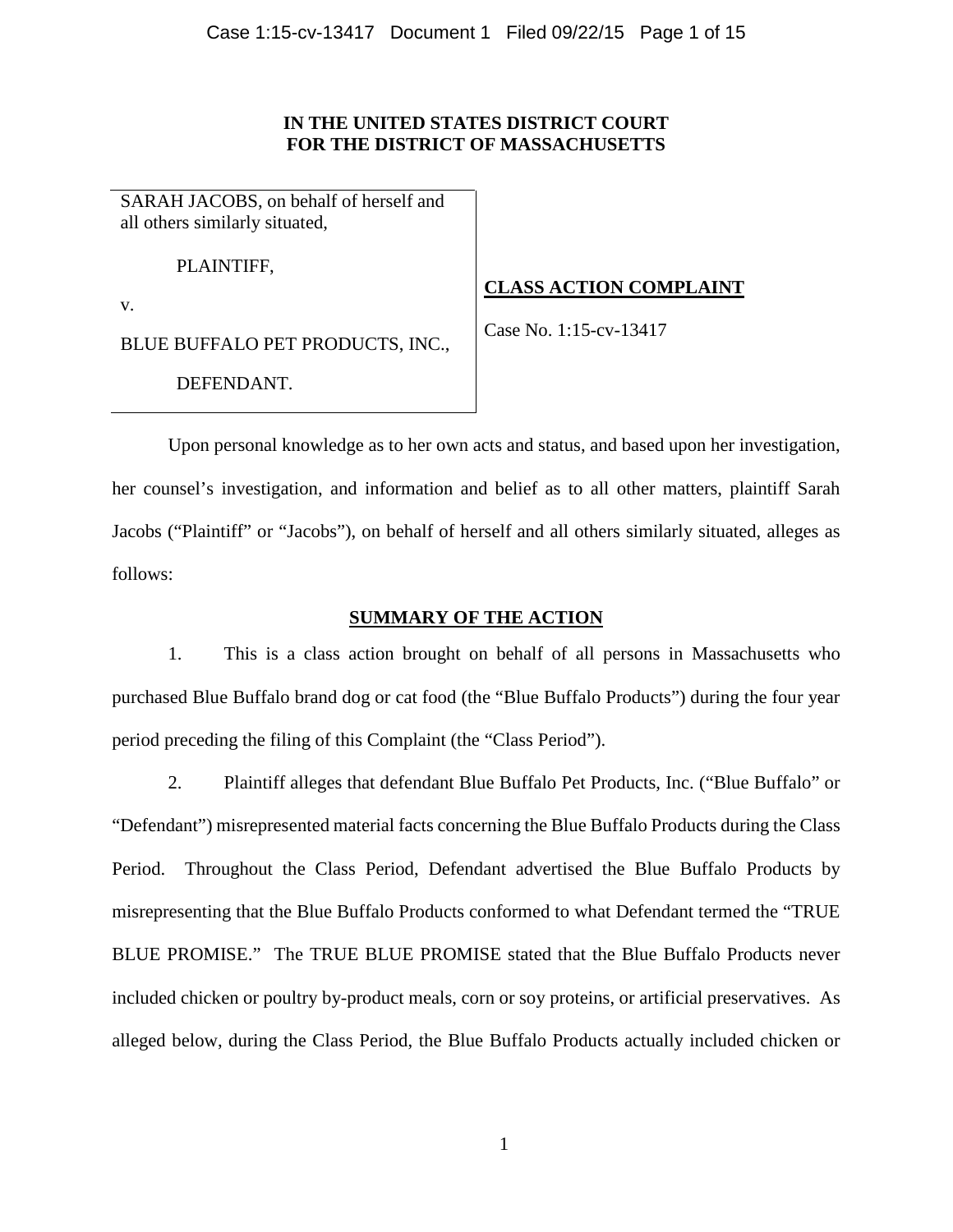## Case 1:15-cv-13417 Document 1 Filed 09/22/15 Page 2 of 15

poultry by-product meals, corn, soy and artificial preservatives. Defendant charged a premium price for the Blue Buffalo Products based upon these misrepresentations.

3. Defendant's actions as alleged herein violate the Massachusetts Consumer Protection Act, Massachusetts General Laws, Chapter 93A.

4. Plaintiff and the Class members seek actual damages and statutory damages, treble damages, reasonable attorneys' fees and costs, pre- and post-judgment interest, injunctive relief, and such other and further relief as this Court may deem appropriate.

## **PARTIES**

5. Plaintiff is a Massachusetts citizen residing in Somerville, Massachusetts. She purchased Blue Buffalo Products during the Class Period. Jacobs made these purchases for her pet. At the time of her purchases, Plaintiff Jacobs believed that all Blue Buffalo Products conformed to the TRUE BLUE PROMISE. Had Plaintiff Jacobs known that the Blue Buffalo Products that she purchased did not conform to the TRUE BLUE PROMISE, Jacobs would not have purchased the Blue Buffalo Products.

6. Defendant is a Delaware corporation with its corporate headquarters located at 11 River Road, Wilton, Connecticut, 06897. Defendant markets, distributes and sells various pet food products nationwide. Founded in 2002, Defendant claims to be the leader in premium, quality, allnatural pet foods. As a result of strong advertising and marketing programs, Defendant has experienced double and triple-digit annual growth over the past several years. In 2013 alone, Defendant spent more than \$50 million in advertising. Defendant sells its products in leading national pet specialty chains, including PetSmart, Petco and Pet Supplies Plus, as well as in more than 10,000 neighborhood stores nationwide. Blue Buffalo had an initial public offering on July 22, 2015 and now trades on the NASDAQ under the ticker symbol "BUFF."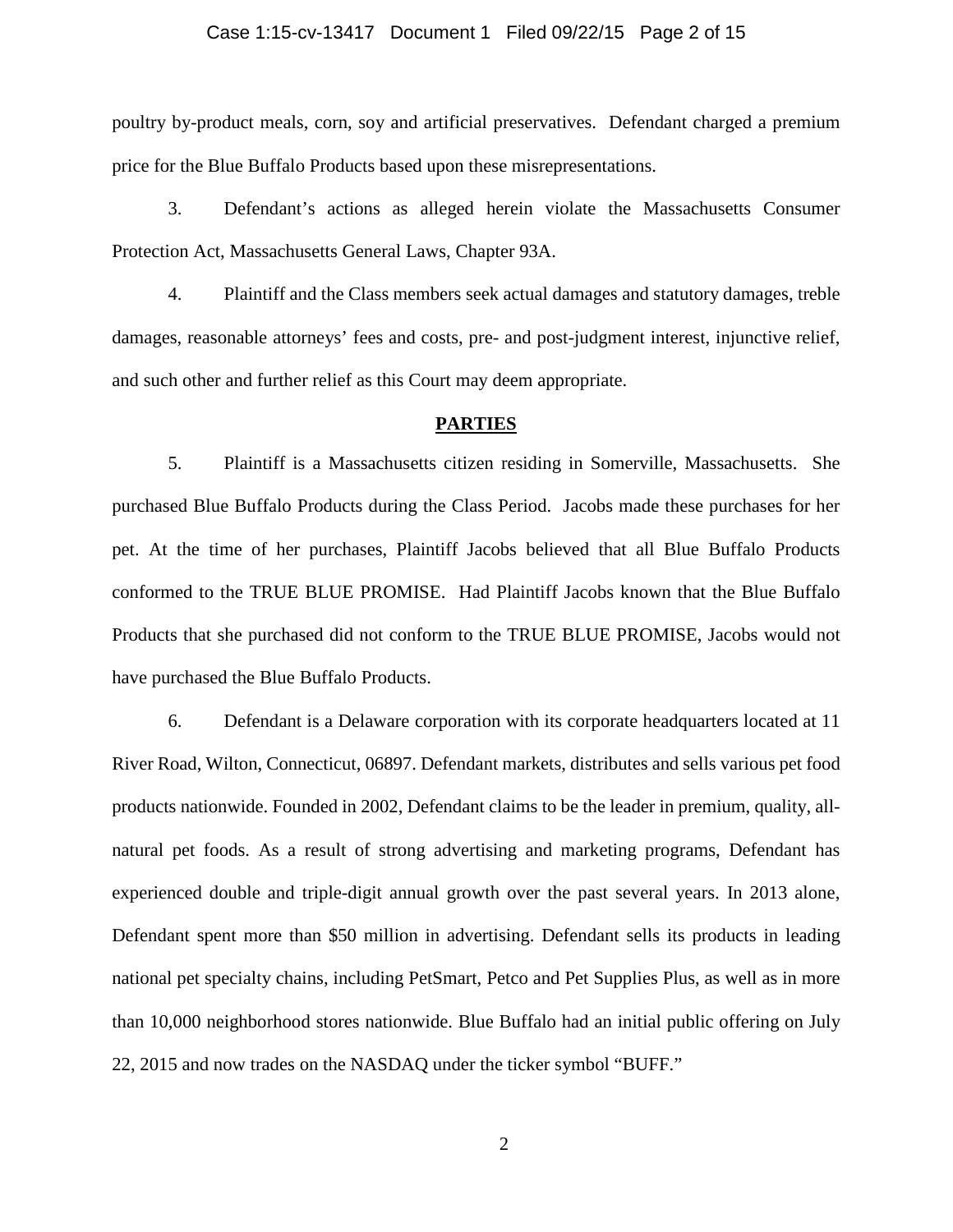## **JURISDICTION AND VENUE**

7. This Court has jurisdiction over this action pursuant to 28 U.S.C. § 1332(d) because there are more than 100 Class members and the aggregate amount in controversy exceeds \$5,000,000.00, exclusive of interest, fees, and costs, and at least one Class member is a citizen of a state different from Defendant.

8. Venue is proper in this judicial district pursuant to 28 U.S.C. § 1391, because Defendant does business throughout this District and a substantial part of the events giving rise to Plaintiff's claims occurred in this District. Plaintiff and the Class members are residents of this District and purchased the products at issue in this District.

## **FACTUAL ALLEGATIONS**

9. Defendant sells pet food for dogs and cats, and has worked to build a brand specifically targeted at ingredient-conscious pet owners. The ingredients present in pet food are an important characteristic to consumers, including Plaintiff and the Class members.

10. At issue in this action are all sizes and varieties of Defendant's pet food product lines (the "Blue Buffalo Products") sold during the Class Period.

## *Defendant's Claims That Its Products Conform to its True Blue Promise Are Pervasive*

11. Throughout the Class Period, Defendant has advertised the Blue Buffalo Products by prominently featuring its "TRUE BLUE PROMISE." The TRUE BLUE PROMISE pledges that the Blue Buffalo Products never include chicken or poultry by-product meals, never include corn, wheat or soy proteins, and never include artificial preservatives, colors or flavors:

3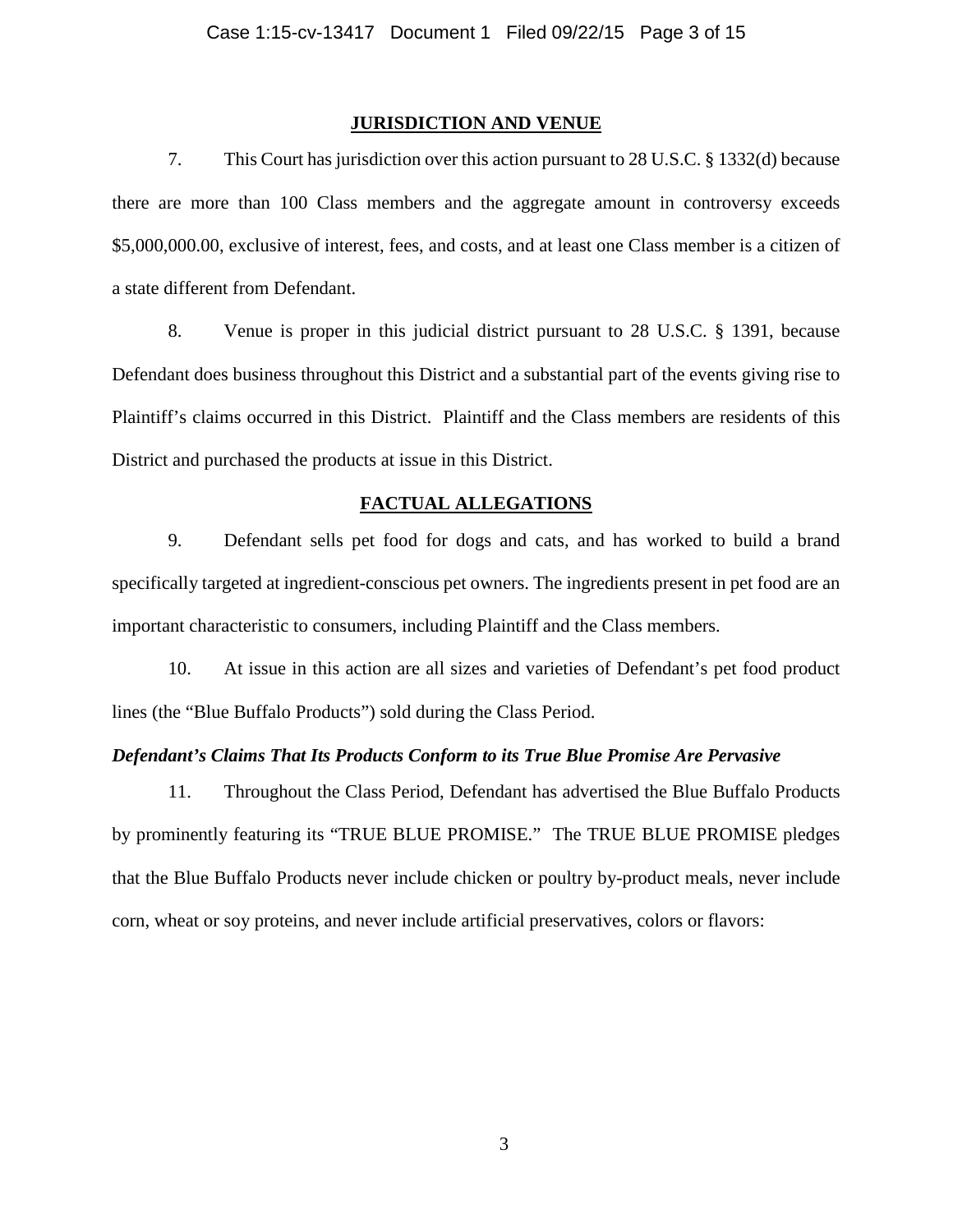

12. Blue Buffalo's claims that its products never include chicken or poultry by-product meals, never include corn, wheat or soy proteins, and never include artificial preservatives, colors or flavors have been prominently featured on the front of the packaging for all Blue Buffalo Products throughout the Class Period. Below are some examples:

**Enhanced LifeSource' Bits Natural Ingredients for** with Super 7 Antioxidants **Superior Nutrition** Nothing beats natural when it comes to providing your dog with the A precise blend of antioxidants, vitamins and minerals, BLUE's nutrition he needs to stay healthy and happy. Every one of BLUE's tasty exclusive LifeSource Bits now feature our Super 7 package of antioxidant-rich ingredients which include spinach, recipes has just the right balance of high-quality protein, whole grains, garden vegetables and fruit in every bite. pumpkin, blackberries, apples, blueberries, **TRUE BLUE** cranberries and pomegranate. **High-Quality Protein PROMISE** Deboned chicken is the first ingredient Formulated by holistic veterinarians and animal Only the Finest Natural Ingredients<br>• REAL CHICKEN First Ingredient **Wholesome Whole Grains** nutritionists, LifeSource Bits help support: Brown rice, barley and oatmeal NO Chicken or Poultry<br>By-Product Meals • Immune system health **Healthy Garden Veggies** · Life stage requirements NO Corn, Wheat or Soy Whole carrots, sweet potatoes, peas and more NO Artificial Preservatives<br>Colors or Flavors • Healthy oxidative balance **Antioxidant-Rich Fruit** And LifeSource Bits are cold-formed to help maintain **Blueberries and cranberries** the potency of their ingredients-other brands process their foods with heat up to 350°, which means some of their added vitamins, antioxidants and nutrients can lose up to 75% of their potency. Learn more at BlueBuffalo.com/LifeSourceBits. **Super 7 Antioxidant-Rich Ingredients** Adult Dog Chicken and Brown Rice Benefits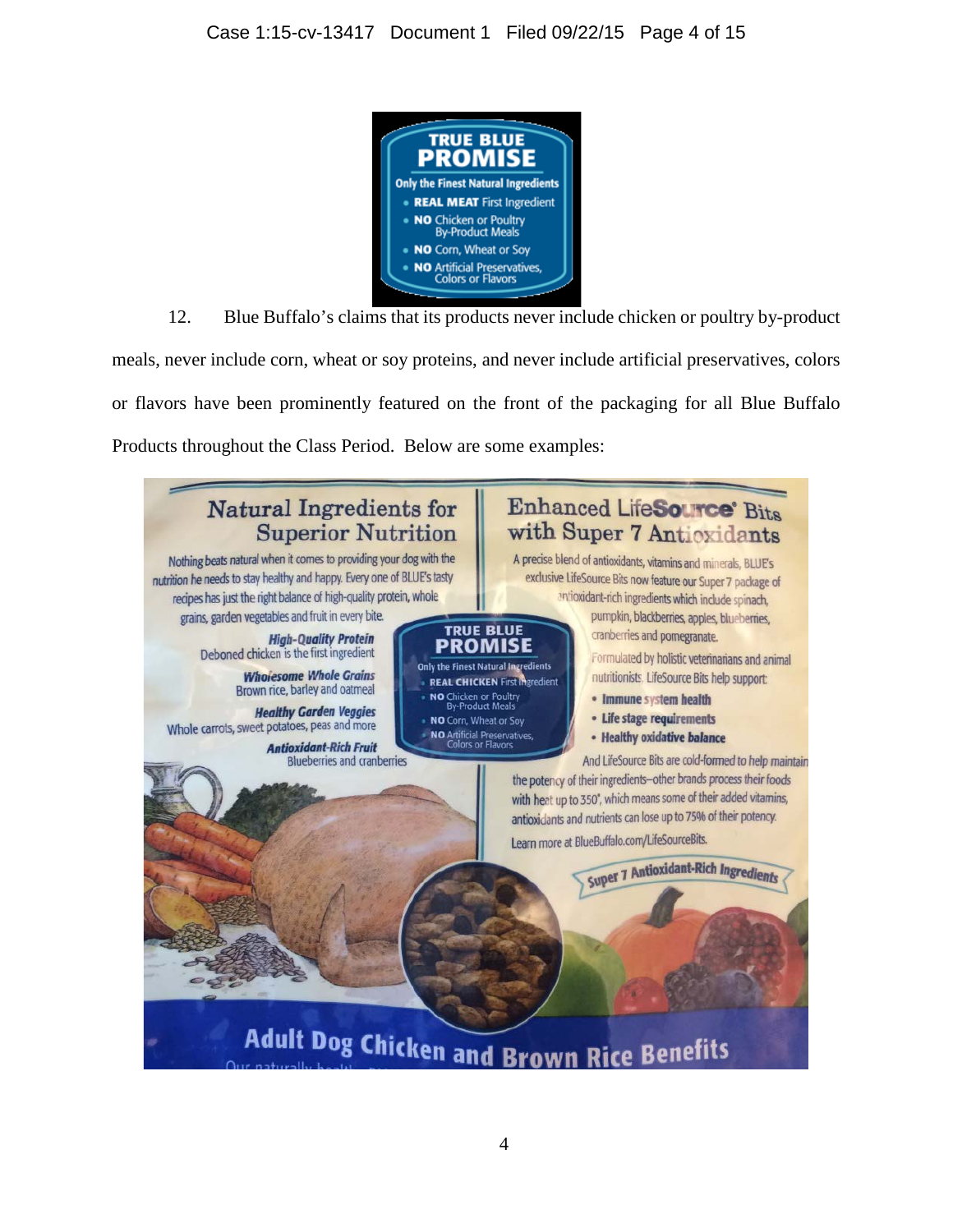

13. Blue Buffalo's claims that its products never include chicken or poultry by-product meals, corn, wheat or soy proteins, or artificial preservatives, colors or flavors have also been prominently featured on the back of the packaging for all Blue Buffalo Products throughout the Class Period.

14. For example, the back label of the Life Protection Formula Chicken & Brown Rice Recipe for Adult Dogs provides, "We never use any chicken or poultry by-product meals, and our recipes have no corn, wheat or soy, which can trigger allergic reactions":



15. Similarly, the back label of the Life Protection Formula Chicken & Brown Rice Recipe for Indoor Adult Cats states, "we never use chicken or poultry by-product meals or anything artificial."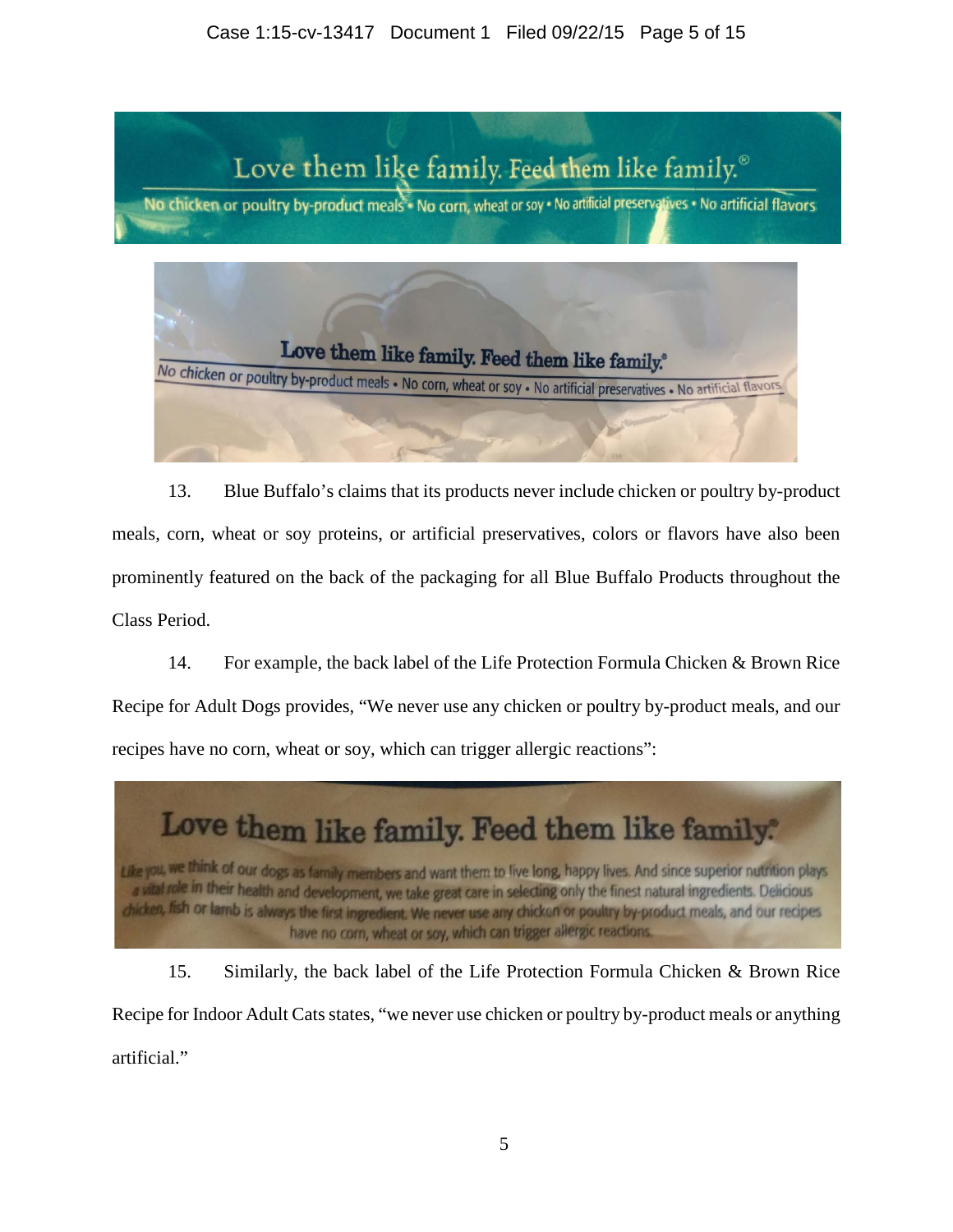# Love them like family. Feed them like family.'

Like you, we think of our cats as family members. We want them to enjoy every meal, and we do all we can to help them live long, happy and healthy lives. That's why we take great care in selecting only the finest natural ingredients for every one of our BLUE cat foods. Delicious, protein-rich deboned chicken or fish is always the first ingredient, and we never use chicken or poultry by-product meals or anything artificial.

When you add the potent nutrient and antioxidant support of our exclusive LifeSource® Bits to the superior nutrition of the finest natural ingredients, you get BLUE healthy and holistic cat food. It's the perfect food for your feline family member.

16. These claims are not limited to the Blue Buffalo Products' packaging. These claims also appear throughout Defendant's website, [http://bluebuffalo.com/,](http://bluebuffalo.com/) print ads, television ads, and in-store displays.

17. For example, on its webpage describing "The Blue Story," Blue Buffalo represents: "Lastly, and of equal importance, BLUE dog and cat foods contain no chicken or poultry byproduct meals, and no artificial preservatives, colors or flavors. And BLUE dog and cat foods contain no corn, wheat or soy, which have all been known to trigger allergies in some pets." *See* [http://bluebuffalo.com/why-choose-blue/blue-story/.](http://bluebuffalo.com/why-choose-blue/blue-story/)

18. As another example, on its webpage advertising Blue Buffalo's "BLUE for Cats" line of cat food, Blue Buffalo's website states: "Importantly, all BLUE cat products do not contain any chicken (or poultry) by-product meals, corn, wheat or soy and nothing artificial and are formulated for cats of all life stages." [http://bluebuffalo.com/for-cats/product-lines/blue-for-cats/.](http://bluebuffalo.com/for-cats/product-lines/blue-for-cats/)

19. Blue Buffalo's website also includes a webpage entitled, "Nutrition Philosophy." On that page, Blue Buffalo includes a section entitled "What's In Our Food and Why."

20. Within the "What's In Our Food and Why" section is a subsection entitled, "What's Not in BLUE and Why." That subsection includes the following statement:

At Blue Buffalo we use "Chicken Meal" or "Turkey Meal" made from the whole meat of the birds, not by-products. Poultry or chicken by-product meals cost a lot less than meals made from whole meat. At Blue Buffalo, we think the cost is well worth it to know exactly what's in our food.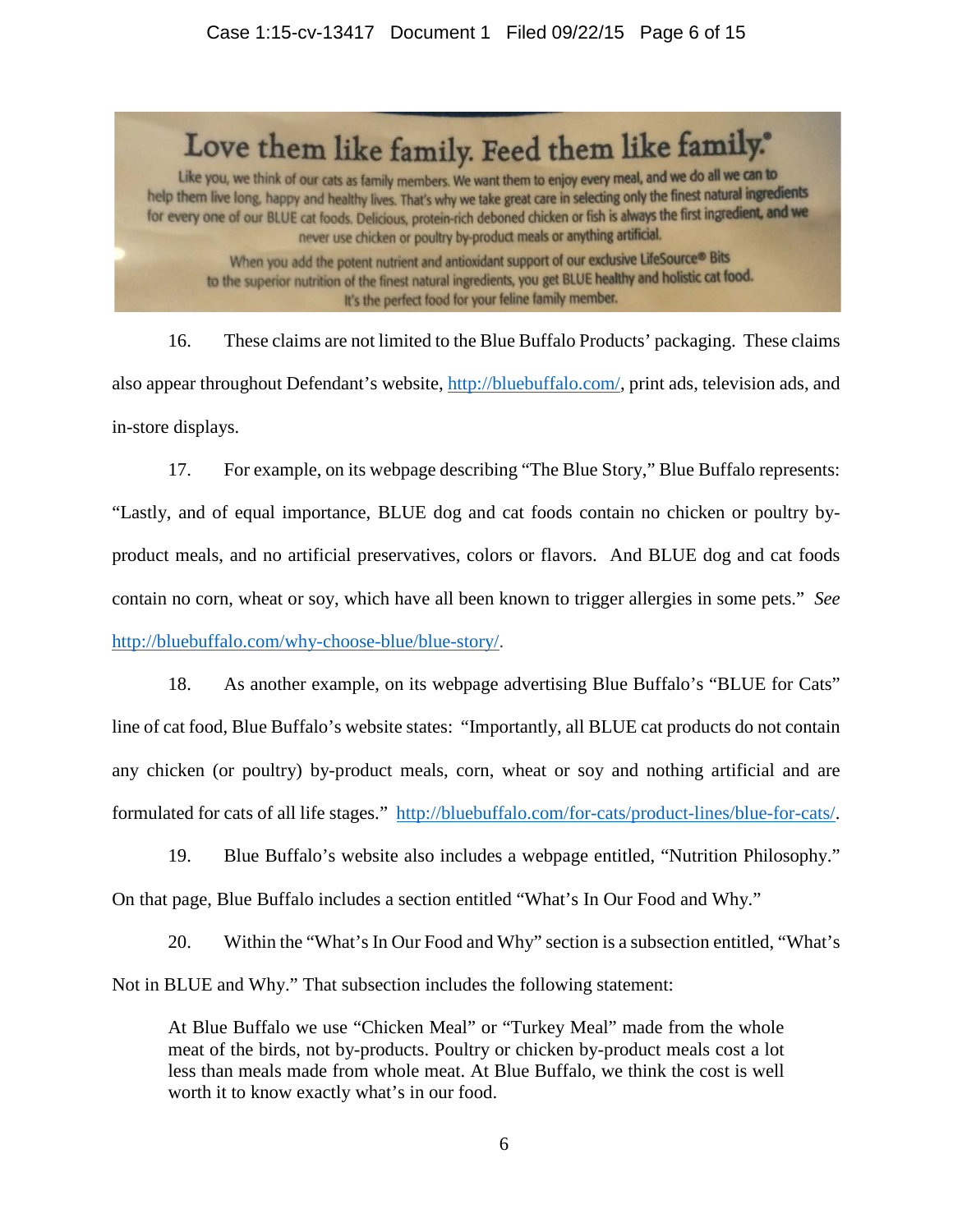21. The same subsection also states as follows:

Corn, Wheat or Soy Proteins (Glutens)

Many pet food companies use the less expensive glutens to increase protein levels without the complete amino acid benefits of using more expensive meat, poultry or fish proteins. Simply put, these ingredients are cheaper, lower in nutrition and things we would never include in a BLUE recipe."

22. In the "Frequently Asked Questions" section of its website is the Frequently Asked

Question, "Does BLUE dog food or BLUE cat food contain chicken or poultry by-product meals?"

The answer provided states: "BLUE pet food contains no chicken or poultry by-product meals.

What's more, we do not use corn, wheat or soy in any of our recipes."

## *Defendant's Pervasive Claims that Its Products Conform to its "TRUE BLUE PROMISE" Are False and Misleading*

23. Defendant's pervasive claims that the Blue Buffalo Products never include chicken or poultry by-product meals; never include corn, wheat or soy proteins; and never include artificial preservatives, colors or flavors are false and misleading.

24. Independent testing has revealed that the Blue Buffalo Products actually contain chicken and poultry by-product meal.

25. Furthermore, Defendant has admitted that the Blue Buffalo Products contain chicken and poultry by-product meal.

26. On October 14, 2014, Defendant's Founder and Chairman Bill Bishop posted a letter on the Blue Buffalo website that stated that, for at least a portion of the Class Period, poultry by-product meal was present in Blue Buffalo Products.

27. In addition, emails between Blue Buffalo's suppliers and contractors or agents reveal that Blue Buffalo contracted to purchase "Chicken Meal Blend and Turkey Meal Blend," not whole chicken or turkey: "[Y]ou have asked me to ship you chicken meal and turkey meal. Our current contracts are for Chicken Meal Blend and Turkey Meal Blend and as you are aware,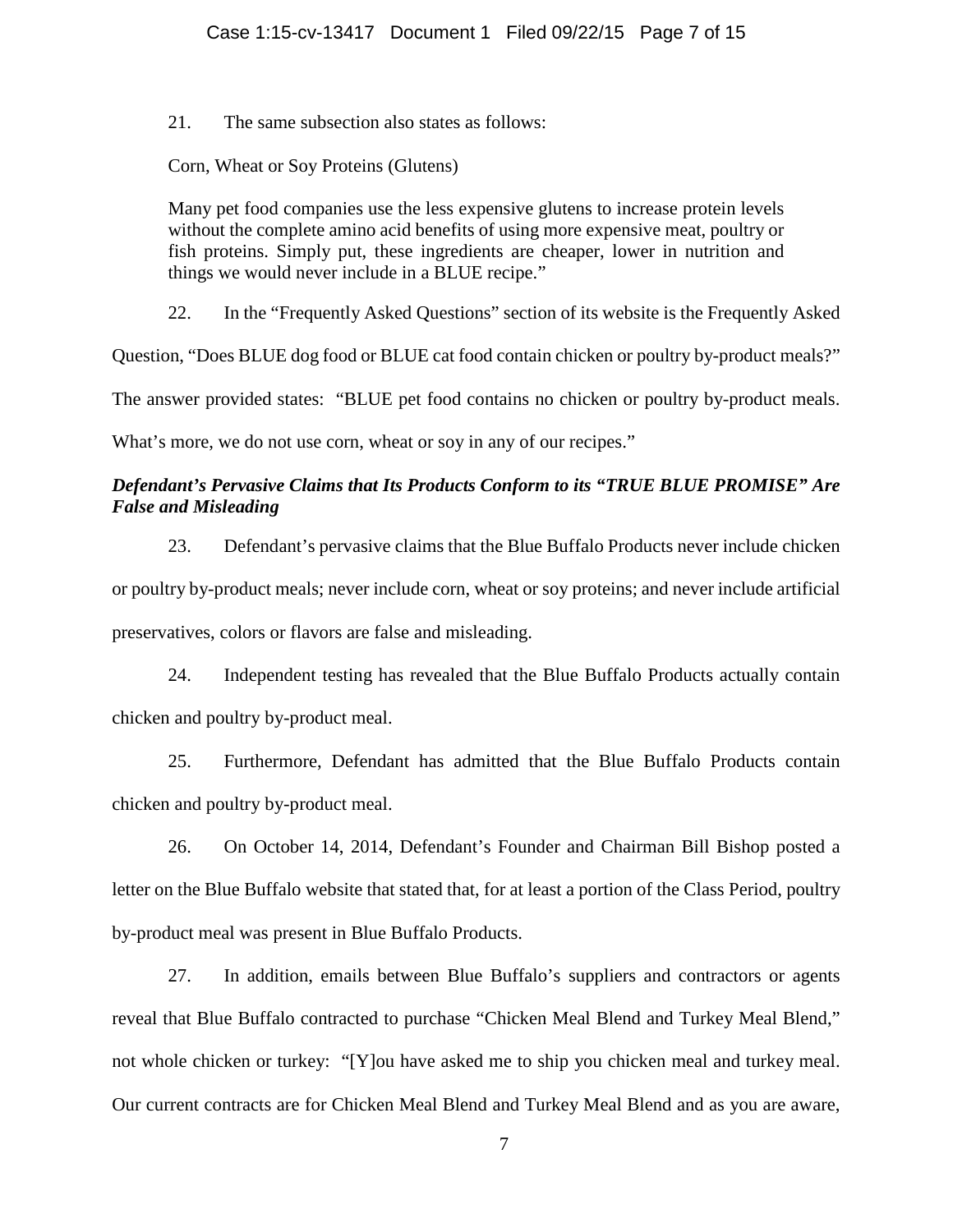## Case 1:15-cv-13417 Document 1 Filed 09/22/15 Page 8 of 15

both of these contain some by-product meal." *See Nestle Purina Petcare Company v. The Blue Buffalo Company Ltd*., 4:14-cv-00859-RWS, Doc. #. 77-1 (E.D. Mo. Oct. 10, 2014).

28. In one email dated May 15, 2014, Defendant's agent wrote to supplier Wilbur-Ellis: "I think if we work together, we can band-aid this situation. ... If you are not going to fill these contracts for any reason, then I'm going to have to go to Blue to address the breach of contract and undoubtedly divulge the details of what was shipped and the possibility that Rosser's material is the smoking gun for their problems." *See Nestle Purina Petcare Company v. The Blue Buffalo Company Ltd*., 4:14-cv-00859-RWS, Doc. #. 77-2 (E.D. Mo. Oct. 10, 2014).

29. These emails also reveal that, notwithstanding the TRUE BLUE PROMISE, the Blue Buffalo Products contain soy. *See Nestle Purina Petcare Company v. The Blue Buffalo Company Ltd*., 4:14-cv-00859-RWS, Doc. # 77-3 (E.D. Mo. Oct. 10, 2014); *Nestle Purina Petcare Company v. The Blue Buffalo Company Ltd*., 4:14-cv-00859-RWS, Doc. # 104-1 (E.D. Mo. Nov. 13, 2014).

30. Independent testing has also revealed that the Blue Buffalo Products contain corn. *See Nestle Purina Petcare Company v. The Blue Buffalo Company Ltd*., 4:14-cv-00859-RWS, Doc. # 104-1 (E.D. Mo. Nov. 13, 2014).

31. The Blue Buffalo Products also contain artificial preservatives. *See Nestle Purina Petcare Company v. The Blue Buffalo Company Ltd*., 4:14-cv-00859-RWS, Doc. # 104, ¶¶ 30 & 45 (E.D. Mo. Nov. 13, 2014).

## *Price Premium*

32. Defendant's misrepresentations that the Blue Buffalo Products never include chicken or poultry by-product meals, never include corn, wheat or soy proteins, and never include artificial preservatives, colors or flavors are deceptive. These misrepresentations are intended to induce customers to pay a price premium for the Blue Buffalo Products.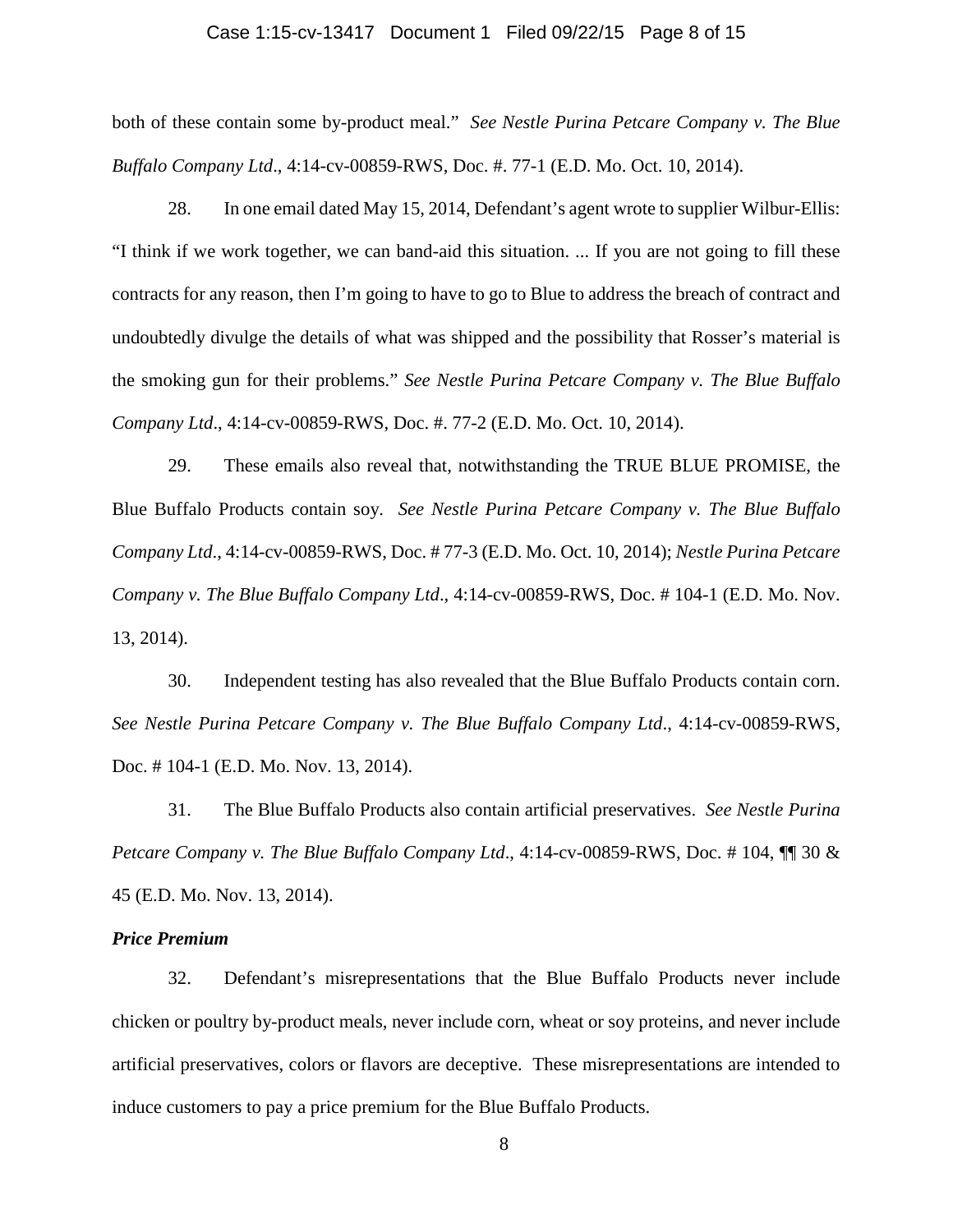## Case 1:15-cv-13417 Document 1 Filed 09/22/15 Page 9 of 15

33. On its website, Blue Buffalo characterizes chicken or poultry by-product meals as inferior to and less expensive than real chicken meat. Blue Buffalo's website describes chicken or poultry by-product meal as "the ground, rendered, clean parts of the carcass of slaughtered poultry, such as necks, feet, undeveloped eggs and intestines, exclusive of feathers, except in such amounts as might occur unavoidably in good processing practices." Bluebuffalo.com/why-chooseblue/nutrition-philosophy/.

34. Blue Bufffalo's website states:

[R]eal chicken meat is a higher quality protein source than chicken or poultry byproduct meals…. Subtle differences like these may determine whether a pet food brand's ingredients are as healthy as they claim to be.

Bluebuffalo.com/why-choose-blue/nutrition-philosophy/. The website also states, "Poultry or chicken by-product meals cost a lot less than meals made from whole meat."

35. Blue Buffalo suggests that pet food that includes corn, wheat or soy proteins is inferior to the Blue Buffalo Products, because such pet food is potentially less healthy for pets. On its webpage explaining, "Why Choose BLUE," Defendant states that its products contain "NO corn, wheat or soy, *as they have been linked to allergic reactions in some pets*." [Emphasis added.] *See also* bluebuffalo.com/frequently-asked-questions/ ("Why is it so important that there is no corn, wheat or soy in BLUE products? Corn, wheat and soy have all been identified as potential allergens for some dogs and cats.").

36. Blue Buffalo also promotes its food as superior to other brands by suggesting that the use of artificial colors, flavors or preservatives in other brands may render that pet food less healthy than the Blue Buffalo Products. For example, on the webpage, bluebuffalo.com/whychoose-blue/nutrition-philosophy/, Defendant states:

## **Artificial Colors, Flavors, or Preservatives**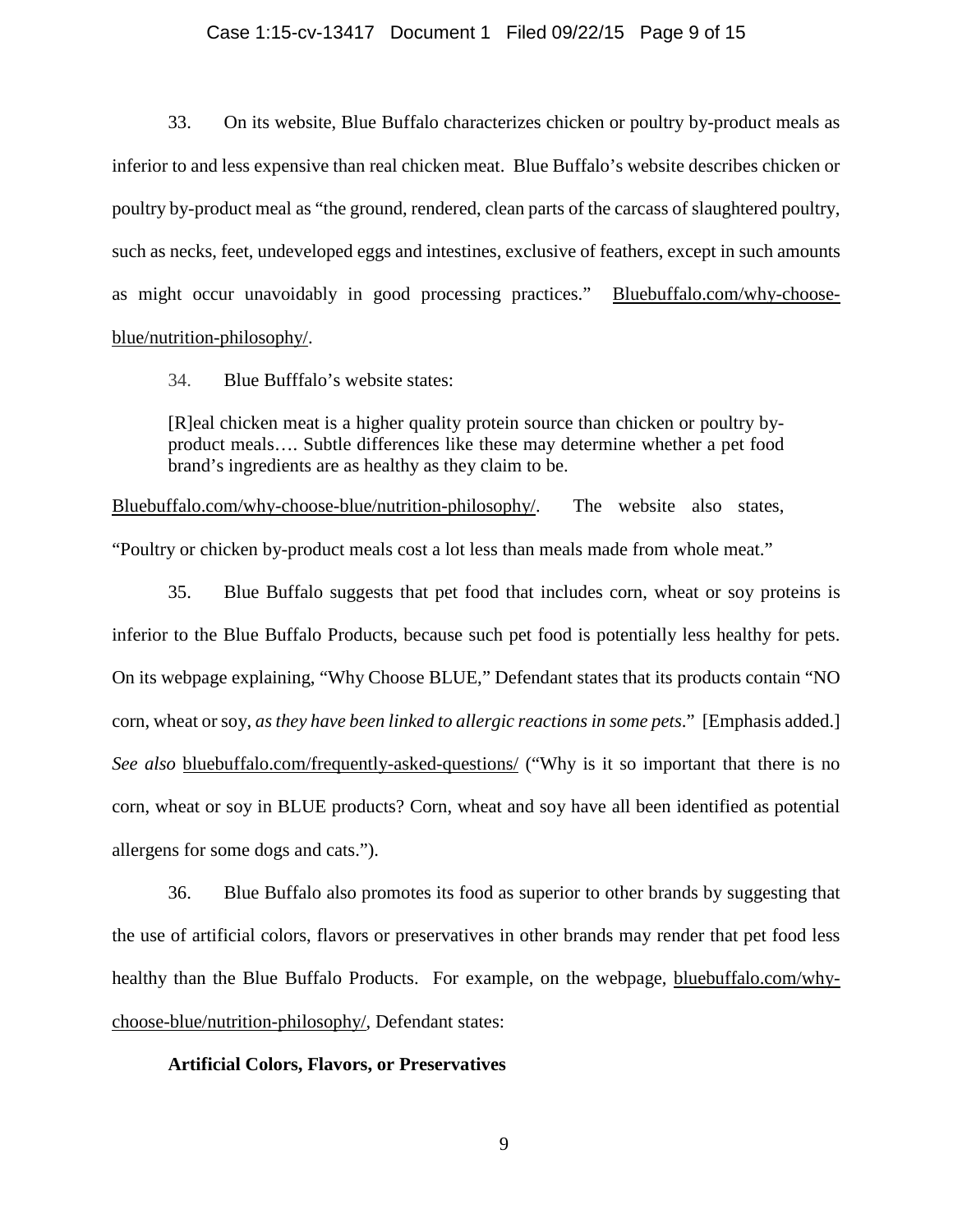Preservatives like BHA, BHT, ethoxyquin, propylene glycol provide no nutritional value and have been associated with possible side effects. Some pet food brands resort to artificial colors and flavors in an attempt to make food look and taste better. We don't.

37. Throughout the Class Period, the Blue Buffalo Products commanded a price premium over other pet food products.

38. As an example, Defendant's Life Protection Formula Chicken & Brown Rice Recipe for Adult Dogs commands a 55% price premium, per pound, over a competing product.

39. As another example, Defendant's Wilderness Chicken Recipe for Adult Dogs commands a 94% premium, per pound.

40. Plaintiff paid premium prices for Defendant's products, because she was willing to pay more for pet food that never included chicken or poultry by-product meals, never included corn or soy proteins, and never included artificial preservatives.

41. Because the Blue Buffalo Products actually contained chicken and poultry byproducts, corn, soy and artificial preservatives during the Class Period, they were worth substantially less than the premium prices paid for them.

42. As a result of Defendant's deceptive conduct and/or unfair practices, Plaintiff and the Class members suffered actual damages and/or economic losses.

## *Defendant Continues to Claim that the Blue Buffalo Products Never Include Chicken or Poultry By-Product Meals; Never Include Corn, Wheat or Soy Proteins; and Never Include Artificial Preservatives, Colors or Flavors*

43. Even after acknowledging that the Blue Buffalo Products contain ingredients contrary to the TRUE BLUE PROMISE, Defendant has nonetheless continued to represent that the Blue Buffalo Products conform to the TRUE BLUE PROMISE.

44. Defendant continues to include the TRUE BLUE PROMISE on all of its Blue Buffalo Products, and to feature it in its marketing materials, including on its website. Defendant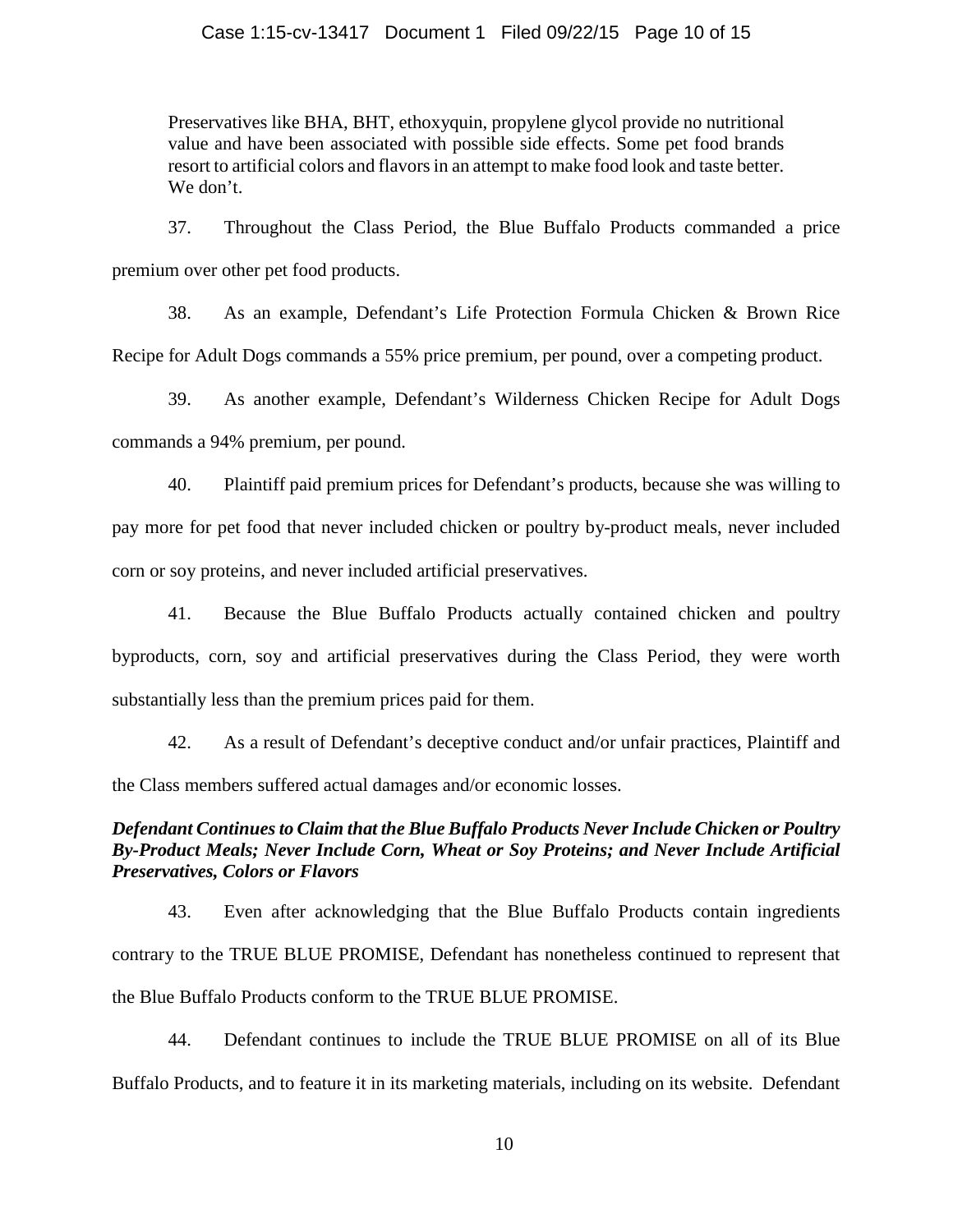## Case 1:15-cv-13417 Document 1 Filed 09/22/15 Page 11 of 15

continues to represent that all of the Blue Buffalo Products conform to the TRUE BLUE PROMISE in order to induce purchasers to pay a premium to purchase the Blue Buffalo Products.

## **CLASS ACTION ALLEGATIONS**

45. Plaintiff brings this action on behalf of herself and all other similarly situated persons pursuant to Fed. R. Civ. P. 23.

46. Plaintiff Sarah Jacobs seeks to represent a Massachusetts Class defined as all persons who purchased Blue Buffalo Products during the Class Period in Massachusetts. Excluded from the Class are persons or entities that purchased Blue Buffalo Products for resale, Defendant, and its subsidiaries and affiliates.

47. Members of the Class are so numerous that joinder of all members is impracticable. While the exact number of Class members is presently unknown, and can only be ascertained through appropriate discovery, Plaintiff believes the members of the Class exceed hundreds of thousands, if not millions of persons.

48. Common questions of law and fact exist as to all members of the Class and predominate over any questions solely affecting individual members of the Class.

- 49. Among questions of law and fact common to the Class are:
	- a. Whether Blue Buffalo Products contained chicken or poultry by-product meals during the Class Period;
	- b. Whether Blue Buffalo Products contained corn, wheat, or soy during the Class Period;
	- c. Whether Blue Buffalo Products contained artificial preservatives, colors, or flavors during the Class Period;
	- d. Whether Defendant's marketing and advertising of the Blue Buffalo Products during the Class Period was deceptive;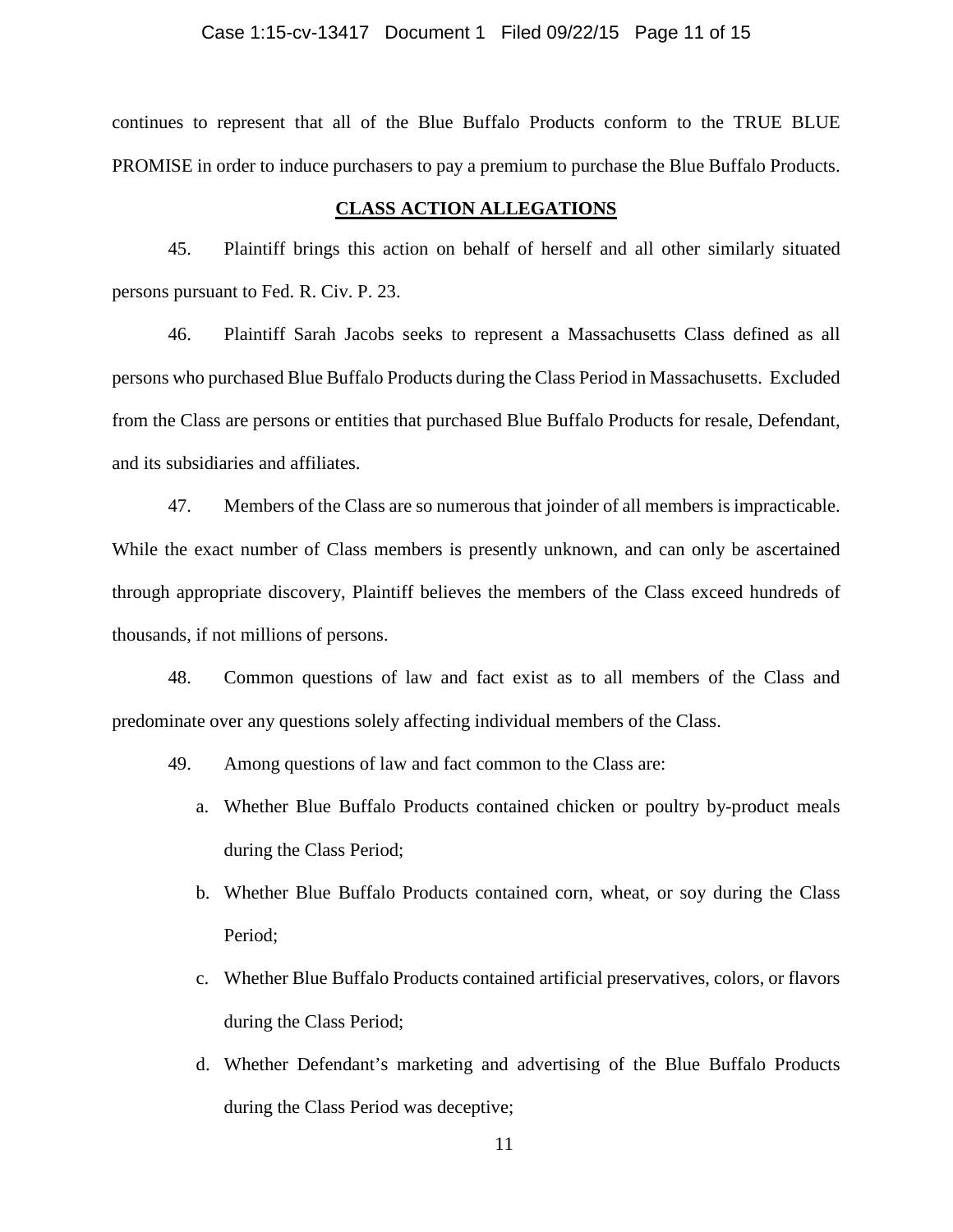- e. Whether Defendant's actions as described above were unfair;
- f. Whether Defendant's actions as described above violated the Massachusetts Consumer Protection Law, Massachusetts General Laws Chapter 93A;
- g. Whether Defendant should be required to make restitution, disgorge profits, reimburse losses, pay actual and/or statutory damages, and pay treble damages as a result of the above described practices; and
- h. Whether Defendant should be ordered to cease its false and misleading advertising of the Blue Buffalo Products.

50. Plaintiff's claims are typical of the claims of Class because Plaintiff and each member of the Class purchased Blue Buffalo Products, and suffered a loss of money as a result of those purchases.

51. Plaintiff is an adequate representative of the Class because her interests do not conflict with the interests of the Class members she seeks to represent, she has retained competent counsel experienced in prosecuting class actions, and she intends to prosecute this action vigorously. The interests of the Class members will be fairly and adequately protected by Plaintiff and her counsel.

52. A class action is superior to all other available methods for the fair and efficient adjudication of this controversy since joinder of all members is impracticable. Furthermore, as the damages suffered by the individual members of the Class may be relatively small, the expense and burden of individual litigation make it impossible for members of the Class to individually redress the wrongs done to them. There will be no difficulty in the management of this class action.

#### **VIOLATION OF MASSACHUSETTS GENERAL LAW CHAPTER 93A**

53. Plaintiff incorporates facts alleged in the paragraphs above.

12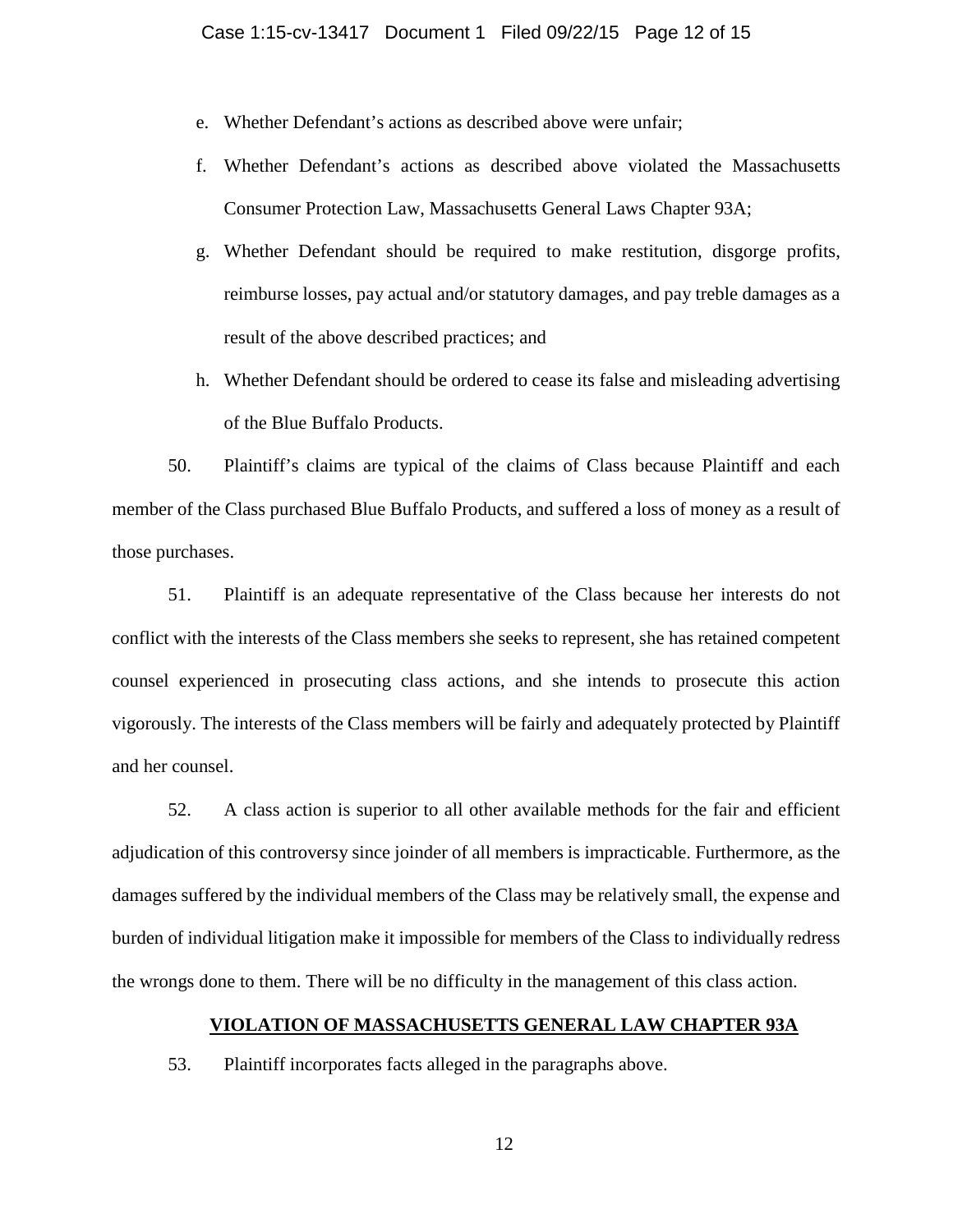## Case 1:15-cv-13417 Document 1 Filed 09/22/15 Page 13 of 15

54. On June 18, 2015, Plaintiff sent Defendant a detailed demand letter, pursuant to Massachusetts General Laws, Chapter 93A, Section 9, via Federal Express. A true and correct copy of that letter is attached hereto as Exhibit A. To date, Plaintiff has not received a response to her demand.

55. Plaintiff and the Class members purchased Blue Buffalo Products for personal, family or household purposes during the Class Period.

56. The Defendant has engaged in trade or business throughout the Class Period.

57. The Defendant's actions as described herein were unfair.

58. The Defendant's actions as described herein were deceptive.

59. The Defendant's actions resulted in a loss of money to Plaintiff and the Class.

60. The Defendant willfully and knowingly violated Chapter 93A, as described above.

61. The Defendant refused to grant relief in bad faith with knowledge or reason to know that its acts violated Chapter 93A.

62. Plaintiff and the Class seek actual and/or statutory damages, treble damages, reasonable attorneys' fees and costs, pre- and post-judgment interest, injunctive relief, and such other and further relief as this Court may deem appropriate.

## **PRAYER FOR RELIEF**

**WHEREFORE,** Plaintiff prays that the Court enter judgment and orders in her favor and against Defendant as follows:

- a. an order certifying the Class and directing that this case proceed as a class action;
- b. judgment in favor of Plaintiff and Class members in an amount of actual damages and statutory damages to be determined at trial;
- c. for treble damages under M.G.L. c. 93A, § 9;

13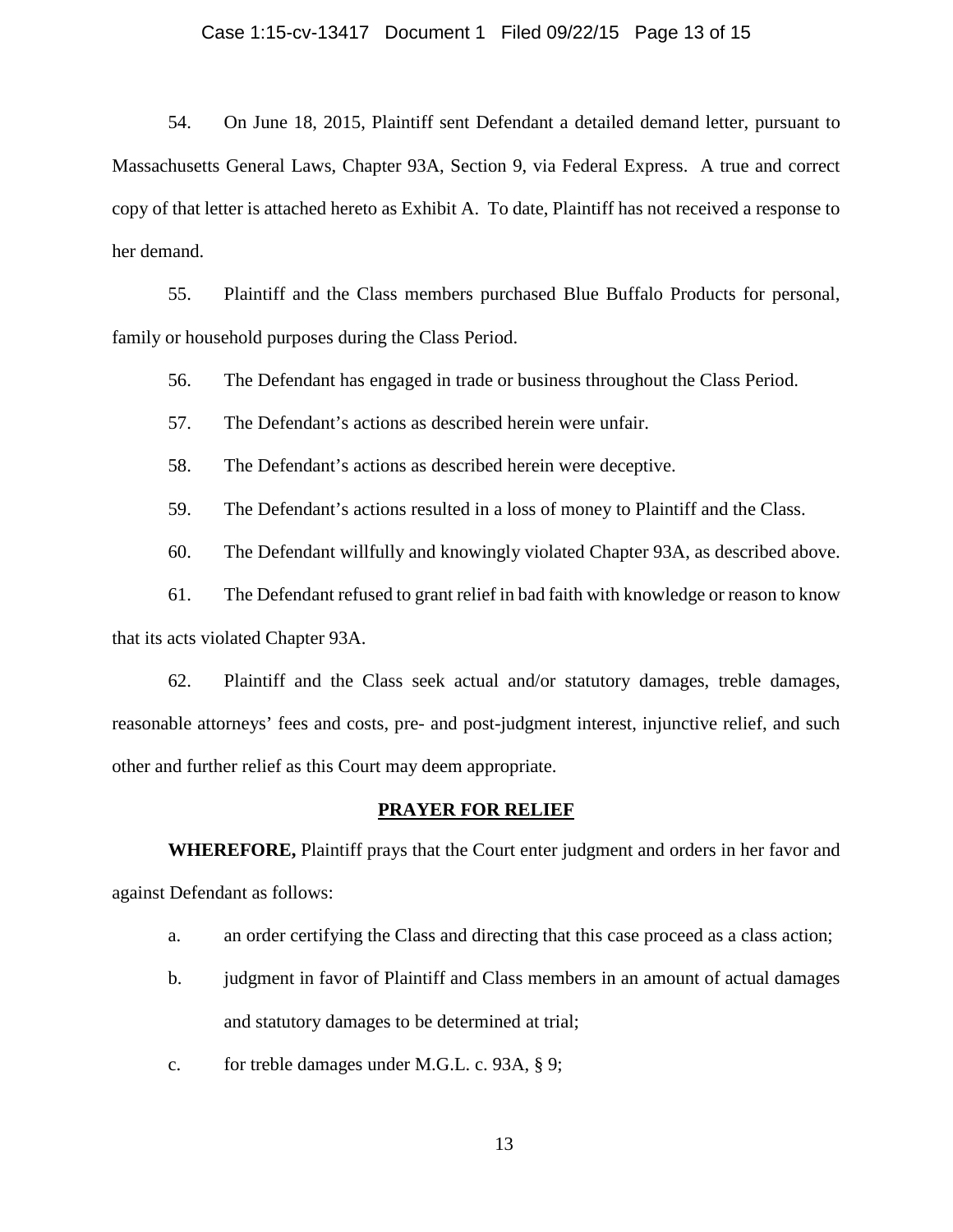- d. an order mandating that Defendant cease its false and misleading advertising of the Blue Buffalo Products;
- e. an order granting reasonable attorneys' fees and costs, as well as pre- and postjudgment interest; and
- f. such other and further relief as this Court may deem appropriate.

## **DEMAND FOR A TRIAL BY JURY**

Plaintiff demands a trial by jury on all issues so triable as a matter of right.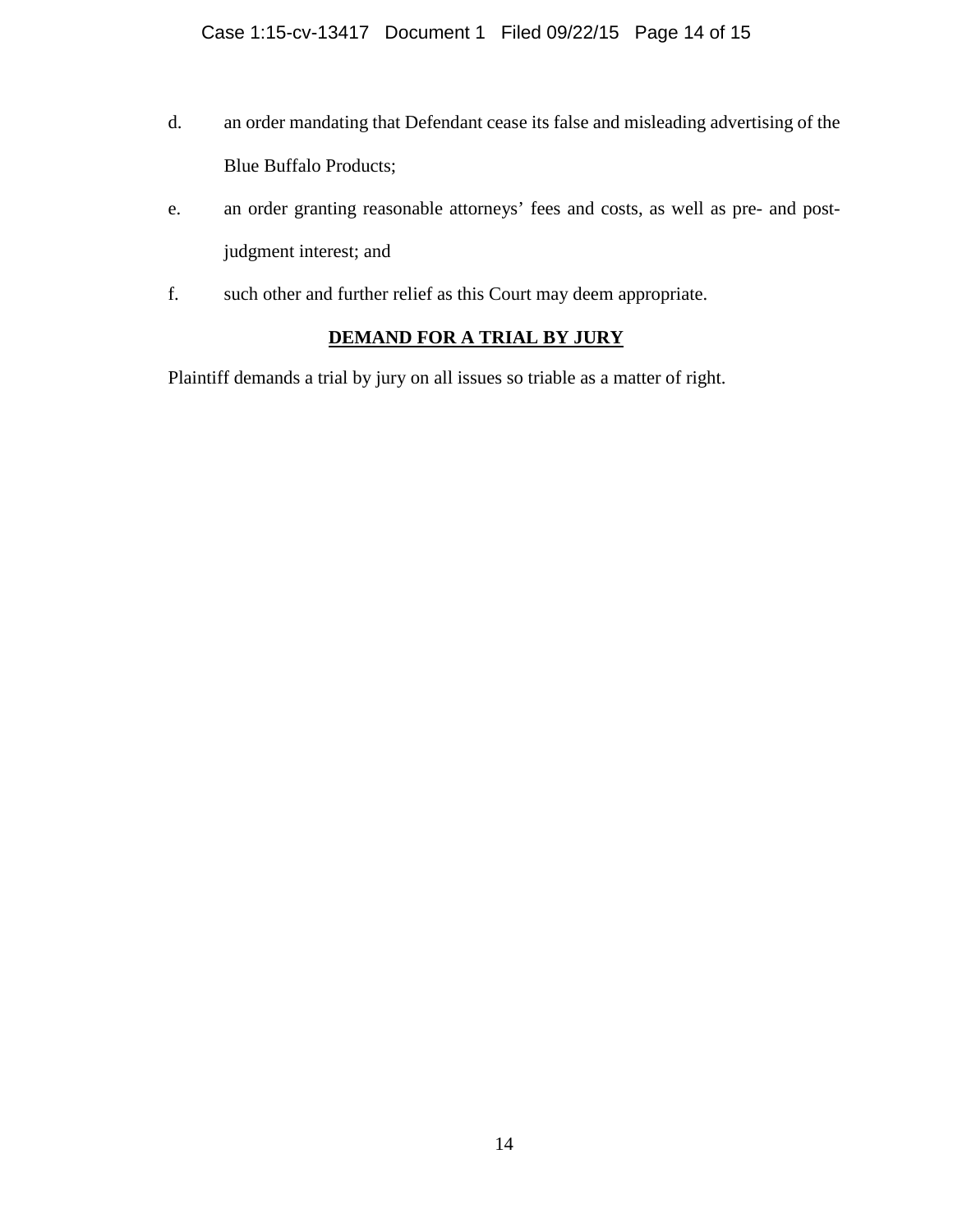Dated: September 22, 2015

Respectfully submitted,

/s/ Edward F. Haber \_

Edward F. Haber (BBO# 215620) Patrick J. Vallely (BBO# 663866) **SHAPIRO HABER & URMY LLP** 2 Seaport Lane Boston, MA 02210 (617) 439-3939 – Telephone (617) 439-0134 – Facsimile [ehaber@shulaw.com](mailto:ehaber@shulaw.com)  [pvallely@shulaw.com](mailto:pvallely@shulaw.com)

## SCHUBERT JONCKHEER & KOLBE LLP

Robert C. Schubert (BBO# 562242) Miranda P. Kolbe Noah Schubert **SCHUBERT JONCKHEER & KOLBE LLP** Three Embarcadero Center, Suite 1650 San Francisco, CA 94901 Tel. (415) 788-4220 [rschubert@schubertlawfirm.com](mailto:rschubert@schubertlawfirm.com) [mkolbe@schubertlawfirm.com](mailto:mkolbe@schubertlawfirm.com) [nschubert@schubertlawfirm.com](mailto:nschubert@schubertlawfirm.com)

ATTORNEYS FOR THE PLAINTIFF AND THE CLASS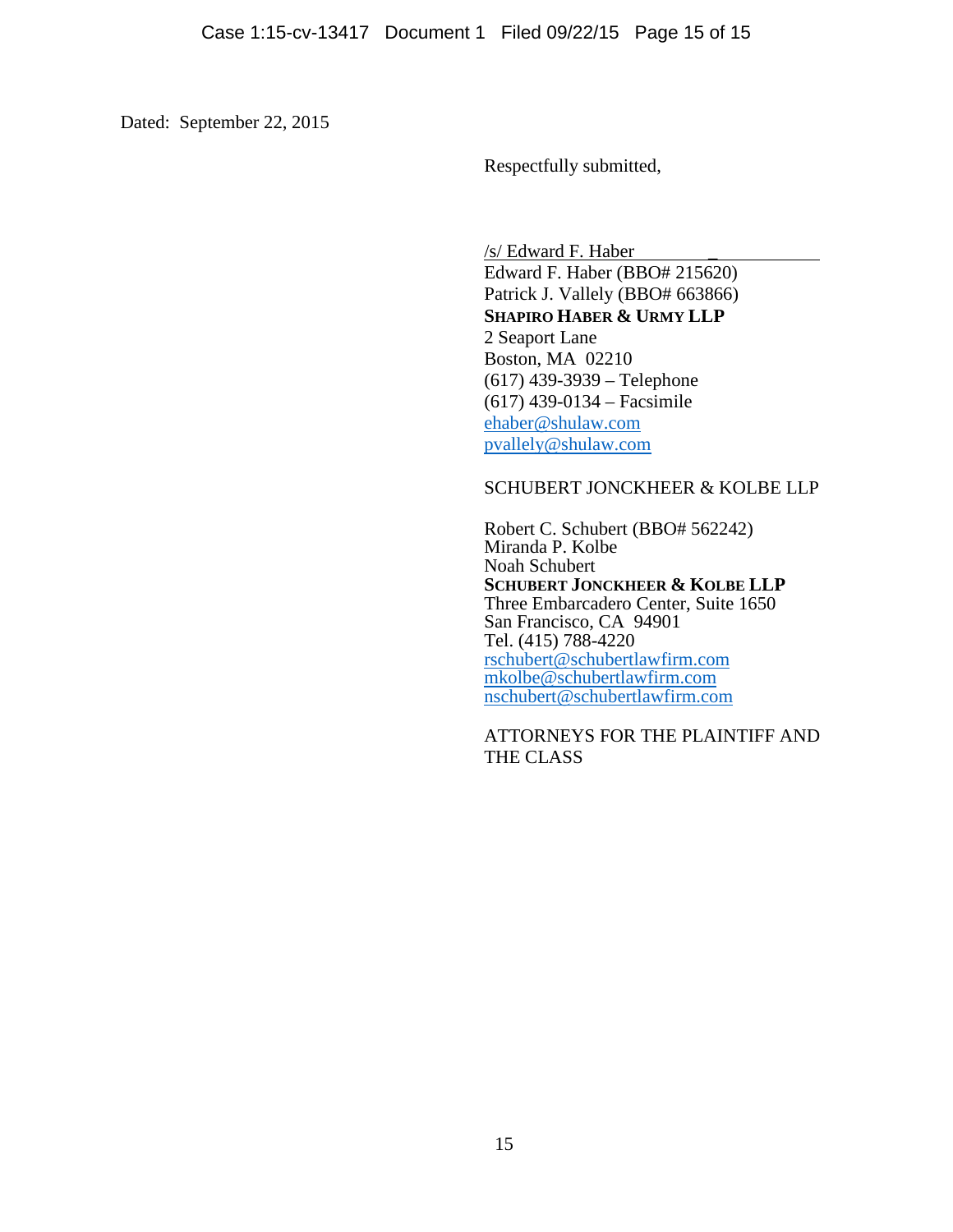## $\frac{1}{15}$  as  $\frac{6}{12}$  (Rev. 12/12) Case 1:15-cv-1341 $\sigma$ <sub>I</sub> $\gamma$ **n**CUM**GWER** SHEEP<sup>9/22/15 Page 1 of 2</sup>

The JS 44 civil cover sheet and the information contained herein neither replace nor supplement the filing and service of pleadings or other papers as required by law, except as provided by local rules of court. This form,

| I. (a) PLAINTIFFS                                                                                                                                                                                                                                                                                                                                                                                                                                                                                                                                                                                                                              |                                                                                                                                                                                                                                                                                                                                                                                                                                                                                                                                                                                                                                                 |                                                                                                                                                                                                                                                                                                                                                                                                                                                                                                                                                                                                                                                                                                                 |                                                                                                                                                                                                                                                                                                                                                                                                                                         | <b>DEFENDANTS</b>                                                                                                                                                                                                                                                                                                                                                                                                                                  |                                                                                                                                                                                                                                                                                                                                                                                                                                                                                                                                                                                                                  |  |  |  |
|------------------------------------------------------------------------------------------------------------------------------------------------------------------------------------------------------------------------------------------------------------------------------------------------------------------------------------------------------------------------------------------------------------------------------------------------------------------------------------------------------------------------------------------------------------------------------------------------------------------------------------------------|-------------------------------------------------------------------------------------------------------------------------------------------------------------------------------------------------------------------------------------------------------------------------------------------------------------------------------------------------------------------------------------------------------------------------------------------------------------------------------------------------------------------------------------------------------------------------------------------------------------------------------------------------|-----------------------------------------------------------------------------------------------------------------------------------------------------------------------------------------------------------------------------------------------------------------------------------------------------------------------------------------------------------------------------------------------------------------------------------------------------------------------------------------------------------------------------------------------------------------------------------------------------------------------------------------------------------------------------------------------------------------|-----------------------------------------------------------------------------------------------------------------------------------------------------------------------------------------------------------------------------------------------------------------------------------------------------------------------------------------------------------------------------------------------------------------------------------------|----------------------------------------------------------------------------------------------------------------------------------------------------------------------------------------------------------------------------------------------------------------------------------------------------------------------------------------------------------------------------------------------------------------------------------------------------|------------------------------------------------------------------------------------------------------------------------------------------------------------------------------------------------------------------------------------------------------------------------------------------------------------------------------------------------------------------------------------------------------------------------------------------------------------------------------------------------------------------------------------------------------------------------------------------------------------------|--|--|--|
| Sarah Jacobs                                                                                                                                                                                                                                                                                                                                                                                                                                                                                                                                                                                                                                   |                                                                                                                                                                                                                                                                                                                                                                                                                                                                                                                                                                                                                                                 |                                                                                                                                                                                                                                                                                                                                                                                                                                                                                                                                                                                                                                                                                                                 | Blue Buffalo Pet Products, Inc.                                                                                                                                                                                                                                                                                                                                                                                                         |                                                                                                                                                                                                                                                                                                                                                                                                                                                    |                                                                                                                                                                                                                                                                                                                                                                                                                                                                                                                                                                                                                  |  |  |  |
| (b) County of Residence of First Listed Plaintiff                                                                                                                                                                                                                                                                                                                                                                                                                                                                                                                                                                                              | (EXCEPT IN U.S. PLAINTIFF CASES)                                                                                                                                                                                                                                                                                                                                                                                                                                                                                                                                                                                                                |                                                                                                                                                                                                                                                                                                                                                                                                                                                                                                                                                                                                                                                                                                                 | County of Residence of First Listed Defendant<br>USA<br>(IN U.S. PLAINTIFF CASES ONLY)<br>IN LAND CONDEMNATION CASES, USE THE LOCATION OF<br>NOTE:<br>THE TRACT OF LAND INVOLVED.                                                                                                                                                                                                                                                       |                                                                                                                                                                                                                                                                                                                                                                                                                                                    |                                                                                                                                                                                                                                                                                                                                                                                                                                                                                                                                                                                                                  |  |  |  |
| (c) Attorneys (Firm Name, Address, and Telephone Number)<br>SHAPIRO HABER & URMY LLP<br>2 Seaport Lane, Boston, MA 02210<br>(617) 439-3939                                                                                                                                                                                                                                                                                                                                                                                                                                                                                                     |                                                                                                                                                                                                                                                                                                                                                                                                                                                                                                                                                                                                                                                 |                                                                                                                                                                                                                                                                                                                                                                                                                                                                                                                                                                                                                                                                                                                 | Attorneys (If Known)                                                                                                                                                                                                                                                                                                                                                                                                                    |                                                                                                                                                                                                                                                                                                                                                                                                                                                    |                                                                                                                                                                                                                                                                                                                                                                                                                                                                                                                                                                                                                  |  |  |  |
| <b>II. BASIS OF JURISDICTION</b> (Place an "X" in One Box Only)                                                                                                                                                                                                                                                                                                                                                                                                                                                                                                                                                                                |                                                                                                                                                                                                                                                                                                                                                                                                                                                                                                                                                                                                                                                 |                                                                                                                                                                                                                                                                                                                                                                                                                                                                                                                                                                                                                                                                                                                 |                                                                                                                                                                                                                                                                                                                                                                                                                                         |                                                                                                                                                                                                                                                                                                                                                                                                                                                    | <b>III. CITIZENSHIP OF PRINCIPAL PARTIES</b> (Place an "X" in One Box for Plaintiff                                                                                                                                                                                                                                                                                                                                                                                                                                                                                                                              |  |  |  |
| $\Box$ 1 U.S. Government<br>Plaintiff                                                                                                                                                                                                                                                                                                                                                                                                                                                                                                                                                                                                          | <b>3</b> Federal Question<br>(U.S. Government Not a Party)                                                                                                                                                                                                                                                                                                                                                                                                                                                                                                                                                                                      |                                                                                                                                                                                                                                                                                                                                                                                                                                                                                                                                                                                                                                                                                                                 | (For Diversity Cases Only)<br>Citizen of This State                                                                                                                                                                                                                                                                                                                                                                                     | <b>DEF</b><br><b>PTF</b><br>$\Box$ 1<br>$\mathbf{X}$ 1<br>Incorporated or Principal Place<br>of Business In This State                                                                                                                                                                                                                                                                                                                             | and One Box for Defendant)<br>PTF<br>DEF<br>$\Box$ 4<br>$\Box$ 4                                                                                                                                                                                                                                                                                                                                                                                                                                                                                                                                                 |  |  |  |
| $\Box$ 2 U.S. Government<br>Defendant                                                                                                                                                                                                                                                                                                                                                                                                                                                                                                                                                                                                          | $\boxtimes$ 4 Diversity<br>(Indicate Citizenship of Parties in Item III)                                                                                                                                                                                                                                                                                                                                                                                                                                                                                                                                                                        |                                                                                                                                                                                                                                                                                                                                                                                                                                                                                                                                                                                                                                                                                                                 | $\overline{M}$ 5<br>Citizen of Another State<br>$\Box$ 2<br>$\Box$ 2 Incorporated <i>and</i> Principal Place<br>$\Box$ 5<br>of Business In Another State                                                                                                                                                                                                                                                                                |                                                                                                                                                                                                                                                                                                                                                                                                                                                    |                                                                                                                                                                                                                                                                                                                                                                                                                                                                                                                                                                                                                  |  |  |  |
|                                                                                                                                                                                                                                                                                                                                                                                                                                                                                                                                                                                                                                                |                                                                                                                                                                                                                                                                                                                                                                                                                                                                                                                                                                                                                                                 |                                                                                                                                                                                                                                                                                                                                                                                                                                                                                                                                                                                                                                                                                                                 | Citizen or Subject of a<br>Foreign Country                                                                                                                                                                                                                                                                                                                                                                                              | $\Box$ 3 Foreign Nation<br>$\Box$ 3                                                                                                                                                                                                                                                                                                                                                                                                                | $\Box$ 6<br>$\Box$ 6                                                                                                                                                                                                                                                                                                                                                                                                                                                                                                                                                                                             |  |  |  |
| <b>IV. NATURE OF SUIT</b> (Place an "X" in One Box Only)<br><b>CONTRACT</b>                                                                                                                                                                                                                                                                                                                                                                                                                                                                                                                                                                    |                                                                                                                                                                                                                                                                                                                                                                                                                                                                                                                                                                                                                                                 | <b>TORTS</b>                                                                                                                                                                                                                                                                                                                                                                                                                                                                                                                                                                                                                                                                                                    | <b>FORFEITURE/PENALTY</b>                                                                                                                                                                                                                                                                                                                                                                                                               | <b>BANKRUPTCY</b>                                                                                                                                                                                                                                                                                                                                                                                                                                  | <b>OTHER STATUTES</b>                                                                                                                                                                                                                                                                                                                                                                                                                                                                                                                                                                                            |  |  |  |
| $\Box$ 110 Insurance<br>$\Box$ 120 Marine<br>$\Box$ 130 Miller Act<br>$\Box$ 140 Negotiable Instrument<br>150 Recovery of Overpayment<br>& Enforcement of Judgment<br>□ 151 Medicare Act<br>□ 152 Recovery of Defaulted<br><b>Student Loans</b><br>(Excludes Veterans)<br>153 Recovery of Overpayment<br>of Veteran's Benefits<br>160 Stockholders' Suits<br>190 Other Contract<br>195 Contract Product Liability<br>$\Box$ 196 Franchise<br><b>REAL PROPERTY</b><br>$\square$ 210 Land Condemnation<br>$\Box$ 220 Foreclosure<br>230 Rent Lease & Ejectment<br>240 Torts to Land<br>245 Tort Product Liability<br>290 All Other Real Property | PERSONAL INJURY<br>$\Box$ 310 Airplane<br>□ 315 Airplane Product<br>Liability<br>□ 320 Assault, Libel &<br>Slander<br>□ 330 Federal Employers'<br>Liability<br>□ 340 Marine<br>345 Marine Product<br>Liability<br>□ 350 Motor Vehicle<br>□ 355 Motor Vehicle<br><b>Product Liability</b><br>360 Other Personal<br>Injury<br>$\Box$ 362 Personal Injury -<br>Medical Malpractice<br><b>CIVIL RIGHTS</b><br>$\Box$ 440 Other Civil Rights<br>$\Box$ 441 Voting<br>$\Box$ 442 Employment<br>$\Box$ 443 Housing/<br>Accommodations<br>$\Box$ 445 Amer. w/Disabilities -<br>Employment<br>$\Box$ 446 Amer. w/Disabilities<br>Other<br>1448 Education | PERSONAL INJURY<br>$\Box$ 365 Personal Injury -<br><b>Product Liability</b><br>367 Health Care/<br>Pharmaceutical<br>Personal Injury<br><b>Product Liability</b><br><b>1</b> 368 Asbestos Personal<br><b>Injury Product</b><br>Liability<br>370 Other Fraud<br>$\Box$ 371 Truth in Lending<br>380 Other Personal<br><b>Property Damage</b><br>385 Property Damage<br>Product Liability<br>PRISONER PETITIONS<br><b>Habeas Corpus:</b><br>$\Box$ 463 Alien Detainee<br>$\Box$ 510 Motions to Vacate<br>Sentence<br>530 General<br><b>J</b> 535 Death Penalty<br>Other:<br>$\Box$ 540 Mandamus & Other<br>$\Box$ 550 Civil Rights<br>555 Prison Condition<br>560 Civil Detainee -<br>Conditions of<br>Confinement | □ 625 Drug Related Seizure<br>of Property 21 USC 881<br>$\Box$ 690 Other<br><b>LABOR</b><br>PERSONAL PROPERTY   710 Fair Labor Standards<br>Act<br>720 Labor/Management<br>Relations<br>740 Railway Labor Act<br>751 Family and Medical<br>Leave Act<br>790 Other Labor Litigation<br>791 Employee Retirement<br>Income Security Act<br><b>IMMIGRATION</b><br>462 Naturalization Application<br>$\Box$ 465 Other Immigration<br>Actions | 158 122 Appeal 28 USC 158<br>$\Box$ 423 Withdrawal<br>28 USC 157<br><b>PROPERTY RIGHTS</b><br>$\Box$ 820 Copyrights<br>□ 830 Patent<br>□ 840 Trademark<br><b>SOCIAL SECURITY</b><br>$\Box$ 861 HIA (1395ff)<br>$\Box$ 862 Black Lung (923)<br>$\Box$ 863 DIWC/DIWW (405(g))<br>□ 864 SSID Title XVI<br>$\Box$ 865 RSI (405(g))<br><b>FEDERAL TAX SUITS</b><br>□ 870 Taxes (U.S. Plaintiff<br>or Defendant)<br>□ 871 IRS-Third Party<br>26 USC 7609 | 375 False Claims Act<br>400 State Reapportionment<br>$\Box$ 410 Antitrust<br>$\Box$ 430 Banks and Banking<br>450 Commerce<br>$\Box$ 460 Deportation<br>1 470 Racketeer Influenced and<br>Corrupt Organizations<br>480 Consumer Credit<br>490 Cable/Sat TV<br>□ 850 Securities/Commodities/<br>Exchange<br>□ 890 Other Statutory Actions<br>□ 891 Agricultural Acts<br>□ 893 Environmental Matters<br>□ 895 Freedom of Information<br>Act<br>□ 896 Arbitration<br>□ 899 Administrative Procedure<br>Act/Review or Appeal of<br><b>Agency Decision</b><br>$\Box$ 950 Constitutionality of<br><b>State Statutes</b> |  |  |  |
| V. ORIGIN (Place an "X" in One Box Only)                                                                                                                                                                                                                                                                                                                                                                                                                                                                                                                                                                                                       |                                                                                                                                                                                                                                                                                                                                                                                                                                                                                                                                                                                                                                                 |                                                                                                                                                                                                                                                                                                                                                                                                                                                                                                                                                                                                                                                                                                                 |                                                                                                                                                                                                                                                                                                                                                                                                                                         |                                                                                                                                                                                                                                                                                                                                                                                                                                                    |                                                                                                                                                                                                                                                                                                                                                                                                                                                                                                                                                                                                                  |  |  |  |
| $\boxtimes$ 1 Original<br>Proceeding                                                                                                                                                                                                                                                                                                                                                                                                                                                                                                                                                                                                           | $\square$ 2 Removed from<br>$\Box$ 3<br><b>State Court</b>                                                                                                                                                                                                                                                                                                                                                                                                                                                                                                                                                                                      | Remanded from<br>Appellate Court                                                                                                                                                                                                                                                                                                                                                                                                                                                                                                                                                                                                                                                                                | $\Box$ 4 Reinstated or $\Box$ 5 Transferred from<br>Reopened<br>(specify)                                                                                                                                                                                                                                                                                                                                                               | $\Box$ 6 Multidistrict<br>Another District<br>Litigation                                                                                                                                                                                                                                                                                                                                                                                           |                                                                                                                                                                                                                                                                                                                                                                                                                                                                                                                                                                                                                  |  |  |  |
| VI. CAUSE OF ACTION                                                                                                                                                                                                                                                                                                                                                                                                                                                                                                                                                                                                                            | 28 U.S.C. §1332(d)<br>Brief description of cause:                                                                                                                                                                                                                                                                                                                                                                                                                                                                                                                                                                                               | Consumer fraud complaint regarding dog food                                                                                                                                                                                                                                                                                                                                                                                                                                                                                                                                                                                                                                                                     | Cite the U.S. Civil Statute under which you are filing (Do not cite jurisdictional statutes unless diversity):                                                                                                                                                                                                                                                                                                                          |                                                                                                                                                                                                                                                                                                                                                                                                                                                    |                                                                                                                                                                                                                                                                                                                                                                                                                                                                                                                                                                                                                  |  |  |  |
| VII. REQUESTED IN<br><b>COMPLAINT:</b>                                                                                                                                                                                                                                                                                                                                                                                                                                                                                                                                                                                                         | UNDER RULE 23, F.R.Cv.P.                                                                                                                                                                                                                                                                                                                                                                                                                                                                                                                                                                                                                        | <b>E</b> CHECK IF THIS IS A CLASS ACTION                                                                                                                                                                                                                                                                                                                                                                                                                                                                                                                                                                                                                                                                        | <b>DEMAND \$</b>                                                                                                                                                                                                                                                                                                                                                                                                                        | <b>JURY DEMAND:</b>                                                                                                                                                                                                                                                                                                                                                                                                                                | CHECK YES only if demanded in complaint:<br>$\boxtimes$ Yes<br>$\Box$ No                                                                                                                                                                                                                                                                                                                                                                                                                                                                                                                                         |  |  |  |
| VIII. RELATED CASE(S)<br><b>IF ANY</b>                                                                                                                                                                                                                                                                                                                                                                                                                                                                                                                                                                                                         | (See instructions):                                                                                                                                                                                                                                                                                                                                                                                                                                                                                                                                                                                                                             | <b>JUDGE</b>                                                                                                                                                                                                                                                                                                                                                                                                                                                                                                                                                                                                                                                                                                    |                                                                                                                                                                                                                                                                                                                                                                                                                                         | DOCKET NUMBER                                                                                                                                                                                                                                                                                                                                                                                                                                      |                                                                                                                                                                                                                                                                                                                                                                                                                                                                                                                                                                                                                  |  |  |  |
| <b>DATE</b><br>09/22/2015<br><b>FOR OFFICE USE ONLY</b>                                                                                                                                                                                                                                                                                                                                                                                                                                                                                                                                                                                        |                                                                                                                                                                                                                                                                                                                                                                                                                                                                                                                                                                                                                                                 | SIGNATURE OF ATTORNEY OF RECORD<br>/s/ Edward F. Haber                                                                                                                                                                                                                                                                                                                                                                                                                                                                                                                                                                                                                                                          |                                                                                                                                                                                                                                                                                                                                                                                                                                         |                                                                                                                                                                                                                                                                                                                                                                                                                                                    |                                                                                                                                                                                                                                                                                                                                                                                                                                                                                                                                                                                                                  |  |  |  |
| <b>RECEIPT#</b>                                                                                                                                                                                                                                                                                                                                                                                                                                                                                                                                                                                                                                | <b>AMOUNT</b>                                                                                                                                                                                                                                                                                                                                                                                                                                                                                                                                                                                                                                   | APPLYING IFP                                                                                                                                                                                                                                                                                                                                                                                                                                                                                                                                                                                                                                                                                                    | <b>JUDGE</b>                                                                                                                                                                                                                                                                                                                                                                                                                            | MAG. JUDGE                                                                                                                                                                                                                                                                                                                                                                                                                                         |                                                                                                                                                                                                                                                                                                                                                                                                                                                                                                                                                                                                                  |  |  |  |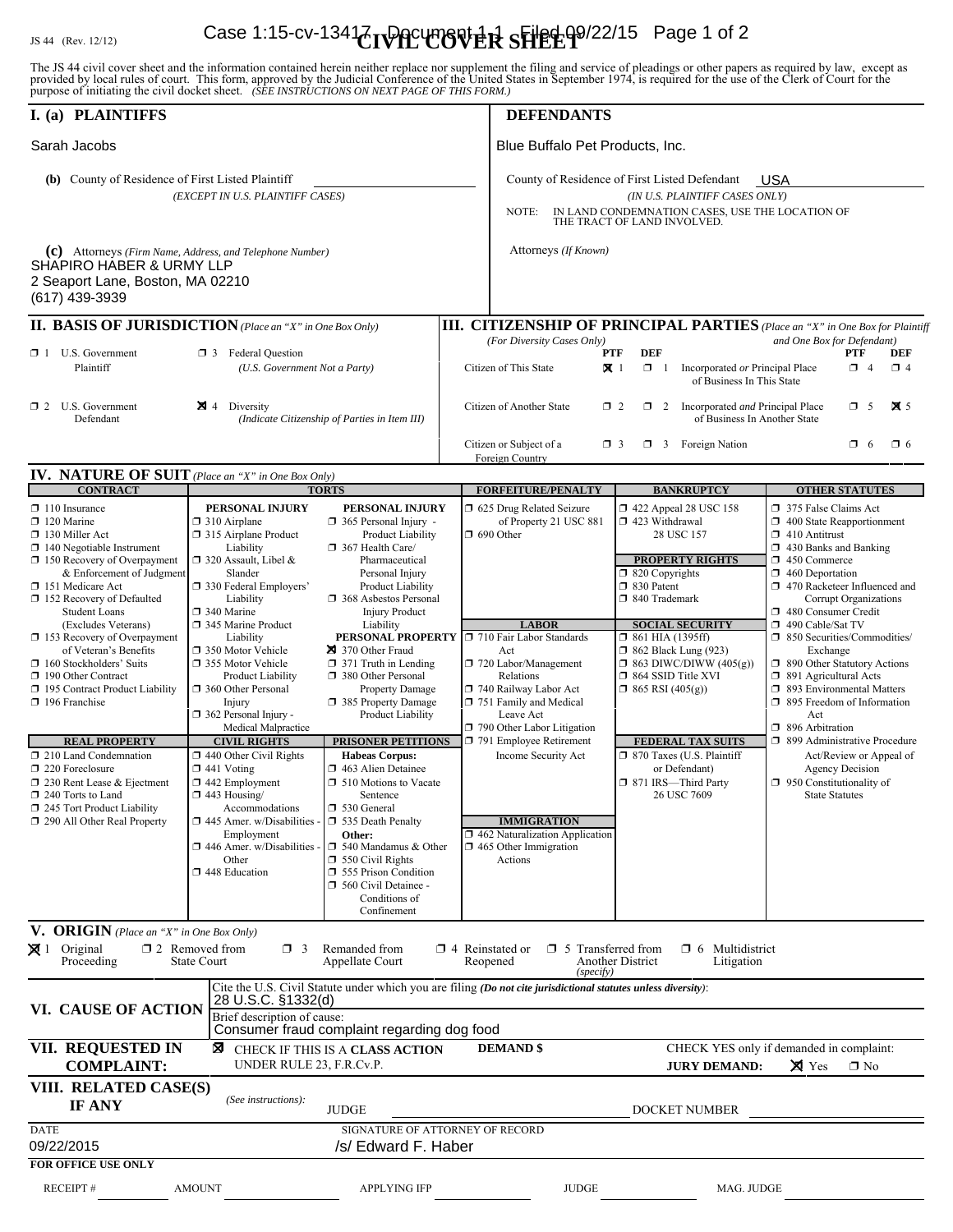#### **INSTRUCTIONS FOR ATTORNEYS COMPLETING CIVIL COVER SHEET FORM JS 44**

Authority For Civil Cover Sheet

The JS 44 civil cover sheet and the information contained herein neither replaces nor supplements the filings and service of pleading or other papers as required by law, except as provided by local rules of court. This form, approved by the Judicial Conference of the United States in September 1974, is required for the use of the Clerk of Court for the purpose of initiating the civil docket sheet. Consequently, a civil cover sheet is submitted to the Clerk of Court for each civil complaint filed. The attorney filing a case should complete the form as follows:

- **I.(a)** Plaintiffs-Defendants. Enter names (last, first, middle initial) of plaintiff and defendant. If the plaintiff or defendant is a government agency, use only the full name or standard abbreviations. If the plaintiff or defendant is an official within a government agency, identify first the agency and then the official, giving both name and title.
- (b) County of Residence. For each civil case filed, except U.S. plaintiff cases, enter the name of the county where the first listed plaintiff resides at the time of filing. In U.S. plaintiff cases, enter the name of the county in which the first listed defendant resides at the time of filing. (NOTE: In land condemnation cases, the county of residence of the "defendant" is the location of the tract of land involved.)
- (c) Attorneys. Enter the firm name, address, telephone number, and attorney of record. If there are several attorneys, list them on an attachment, noting in this section "(see attachment)".

**II.** Jurisdiction. The basis of jurisdiction is set forth under Rule 8(a), F.R.Cv.P., which requires that jurisdictions be shown in pleadings. Place an "X" in one of the boxes. If there is more than one basis of jurisdiction, precedence is given in the order shown below. United States plaintiff. (1) Jurisdiction based on 28 U.S.C. 1345 and 1348. Suits by agencies and officers of the United States are included here. United States defendant. (2) When the plaintiff is suing the United States, its officers or agencies, place an "X" in this box. Federal question. (3) This refers to suits under 28 U.S.C. 1331, where jurisdiction arises under the Constitution of the United States, an amendment

to the Constitution, an act of Congress or a treaty of the United States. In cases where the U.S. is a party, the U.S. plaintiff or defendant code takes precedence, and box 1 or 2 should be marked.

Diversity of citizenship. (4) This refers to suits under 28 U.S.C. 1332, where parties are citizens of different states. When Box 4 is checked, the citizenship of the different parties must be checked. (See Section III below; **NOTE: federal question actions take precedence over diversity cases.** 

- **III.** Residence (citizenship) of Principal Parties. This section of the JS 44 is to be completed if diversity of citizenship was indicated above. Mark this section for each principal party.
- **IV.** Nature of Suit. Place an "X" in the appropriate box. If the nature of suit cannot be determined, be sure the cause of action, in Section VI below, is sufficient to enable the deputy clerk or the statistical clerk(s) in the Administrative Office to determine the nature of suit. If the cause fits more than one nature of suit, select the most definitive.
- **V.** Origin. Place an "X" in one of the six boxes.

Original Proceedings. (1) Cases which originate in the United States district courts.

Removed from State Court. (2) Proceedings initiated in state courts may be removed to the district courts under Title 28 U.S.C., Section 1441. When the petition for removal is granted, check this box.

Remanded from Appellate Court. (3) Check this box for cases remanded to the district court for further action. Use the date of remand as the filing date

Reinstated or Reopened. (4) Check this box for cases reinstated or reopened in the district court. Use the reopening date as the filing date. Transferred from Another District. (5) For cases transferred under Title 28 U.S.C. Section 1404(a). Do not use this for within district transfers or multidistrict litigation transfers.

Multidistrict Litigation. (6) Check this box when a multidistrict case is transferred into the district under authority of Title 28 U.S.C. Section 1407. When this box is checked, do not check  $(5)$  above.

- VI. Cause of Action. Report the civil statute directly related to the cause of action and give a brief description of the cause. Do not cite jurisdictional statutes unless diversity. Example: U.S. Civil Statute: 47 USC 553 Brief Description: Unauthorized reception of cable service
- **VII.** Requested in Complaint. Class Action. Place an "X" in this box if you are filing a class action under Rule 23, F.R.Cv.P. Demand. In this space enter the actual dollar amount being demanded or indicate other demand, such as a preliminary injunction. Jury Demand. Check the appropriate box to indicate whether or not a jury is being demanded.
- VIII. Related Cases. This section of the JS 44 is used to reference related pending cases, if any. If there are related pending cases, insert the docket numbers and the corresponding judge names for such cases.

Date and Attorney Signature. Date and sign the civil cover sheet.